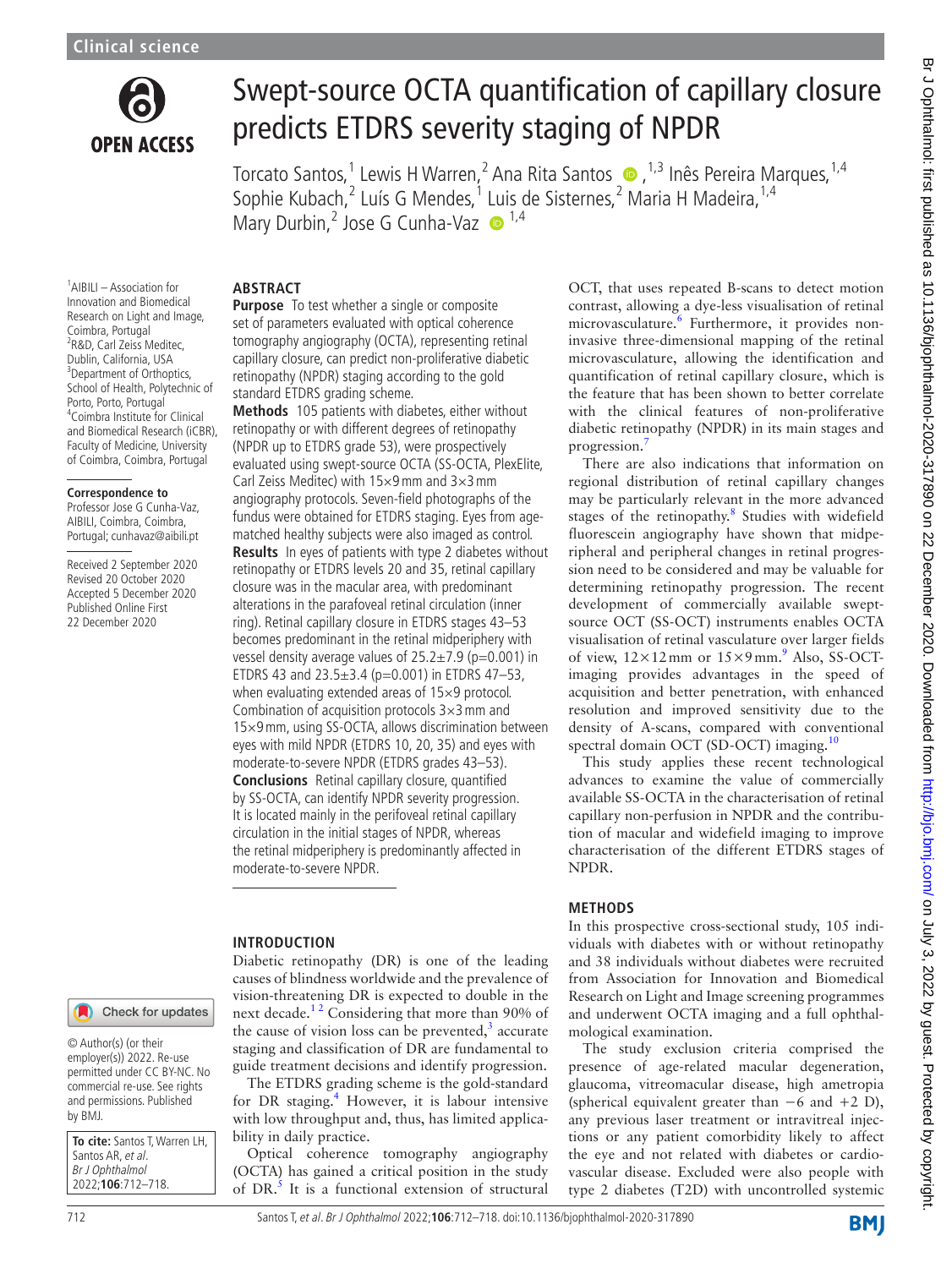hypertension (values outside normal range: systolic 70–120mm Hg and diastolic 50–120mm Hg), haemoglobin A1c levels above 10% and history of ischaemic heart disease.

### **OCTA imaging**

Study subjects were imaged by the SS-OCT PlexElite 9000 (ZEISS, Dublin, California, USA). The acquisition protocols used were the 'Angio 15mm×9mm' (834×500×1536 voxels with 2 B-Scan repetitions) and the 'Angio 3mm×3mm'  $(300\times300\times1536$  voxels with 4 B-scan repetitions) protocols.

Acquired data from the PlexElite was processed by the 'Density Quantification v0.3.5' algorithm available on the Advanced Retina Imaging (ARI) portal which uses multilayer segmentation and calculates vascular density metrics for the superficial capillary plexus (SCP), deep capillary plexus (DCP) and full retina (FR). For retinal mid-periphery areas, to take advantage of the wide-field capabilities of the  $15\times9$  mm protocol, 3 extra concentric rings were added to the standard 9 ETDRS areas with 31°, 42° and 52° of field of view (extended 1, extended 2 and extended 3).

Vessel density (VD) is calculated by applying a threshold algorithm to the SCP, DCP and FR angiography *en*-face images, resulting in a binary image where each pixel corresponds to a perfused or non-perfused area, 0 or 1, respectively. These images are then skeletonized to represent vessels by their centrelines (traces with 1-pixel width). VD is the average of the skeletonized image over the region of interest scaled by the distance between pixels.

The VD algorithm is expected to perform more poorly when the pixel sampling is lower as is the case for larger fields of view. For this reason, we do not expect the results from the sweptsource and spectral domain  $3\times3$  scans to give identical results (different wavelengths, bandwidths, and sampling densities), $\overline{y}$ and we do not expect the density measured in the inner retinal area of the  $15\times9$  scans to match what is measured in the more densely sampled  $3\times3$  area. Data from the most densely sampled scan should always be expected to be closer to ground truth, but in the absence of adaptive optics we do not expect any commercial device to give a truly accurate estimate of the overall microvascular density. However, VD has been found to correlate with stage of disease even for less densely sampled scans, so we expect the measurements to be useful in a relative manner—data can be compared across populations and longitudinally, but should always be matched for the same scan and instrument type. Results obtained with SD-OCTA (AngioPlex) and SS-OCTA (PlexElite) for the same eyes and area showed a Pearson correlation of 0.7 ([online supplemental table 1](https://dx.doi.org/10.1136/bjophthalmol-2020-317890)).

All OCTA examinations underwent a quality check to discard acquisitions having a signal strength lower than 7, motion artefacts or evidence of defocus or blur in more than 25% of the area under analysis.

### **Retinal thickness and layer segmentation**

The structural data from the same SS-OCTA scanning protocols was also analysed by the 'ETDRS Retinal Thickness v0.1' algorithm available on the ARI portal to calculate total retinal thickness values for each ETDRS standard areas. The average thickness values for the ganglion cell layer +inner plexiform layer (GCL+IPL) were calculated with 'Multilayer Segmentation v0.3' algorithm also available on the ARI portal.

### **Colour fundus photography**

Colour fundus photography was performed according to the ETDRS protocol using a Topcon TRC 50DX camera (Topcon

Medical Systems, Tokyo, Japan). The DR severity score was determined by two independent graders in a context of an experienced reading centre (Coimbra Ophthalmology Reading Centre, Coimbra, Portugal) using a modification of the Airlie House classification scheme according to the ETDRS Protocol.<sup>4</sup> This severity scale comprises eight severity levels of the retinopathy.

### **Statistical analysis**

Statistical analysis was performed using Stata V.12.1 (Stata Corps. LP). Variables were summarised for healthy controls and for each ETDRS group, 10, 20, 35, 43 and 47–53 using mean and SD. The Mann-Whitney U-test was performed to compare the statistically significant differences between VD metrics and retinal thickness for each of the defined groups. Bonferroni correction was applied to VD comparisons setting the statistical significance to  $p < 0.0167$ , otherwise  $p < 0.05$ .

### **RESULTS**

One hundred and five patients with diabetes, one eye per patient, either without retinopathy or with different degrees of retinopathy, were prospectively imaged for this study, using two acquisition protocols,  $3 \times 3$  mm and  $15 \times 9$  mm from the PlexElite.

Of the 105 eyes of patients with diabetes, 16 eyes had no clinical evidence of retinopathy, 18 eyes were classified as ETDRS grade 20, 39 eyes were identified as grade 35, 17 eyes as grade 43 and 15 eyes were identified as grades 47–53. Thirty-eight healthy subjects were evaluated as control age-matched population. A diagram of the retinal locations examined, and representation of the areas sampled is depicted in [figure](#page-2-0) 1.

Demographics of the population considering the distinct ETDRS levels and OCTA VD metrics are summarised in [table](#page-3-0) 1. The OCTA VD metrics are presented as the mean values  $(\pm SD)$ at inner ring quantified by PlexElite, using  $3 \times 3$  mm acquisition protocol. The VD metrics in the SCP, DCP and FR identify decrease in VD in all retinal capillary layers in individuals with diabetes. In the macular area, the best correlation between ETDRS grade of retinopathy and VD changes is obtained with the inner ring metrics, representing the parafoveal retinal capillary microvasculature. No significant differences were observed in the total retinal thickness, both at central and inner ring areas, between the different ETDRS grades.

Retinal midperiphery analysis of VD performed using the 15×9mm protocol with the SS-OCTA PlexElite showed relevant information identifying involvement of more peripheral regions of the retina in the more advanced ETDRS stages of NPDR. Measurements with the 15×9mm protocol were particularly discriminatory as the retinopathy progressed to the 43–53 stages. Particularly, in the extended regions 2 and 3, the ETDRS 43 and 47–53 groups presented average VD values that are lower that ETDRS 20–35 groups [\(table](#page-4-0) 2). The thickness of GCL+IPL remained with normal range in the different retina regions examined along the different ETDRS severity stages of NPDR.

Combining the results of the protocols  $3 \times 3$  mm and  $15 \times 9$  mm, it was possible to distinguish two major groups of NPDR representing two major stages of NPDR progression: group A including eyes with diabetes and either no ophthalmological signs of retinopathy (ETDRS 10) and eyes with mild retinopathy (ETDRS 20–35), and group B, including eyes with ETDRS grades 43–53, showing increased retinal capillary closure in the retina midperiphery [\(table](#page-5-0) 3). The increase in capillary closure of the more peripheral regions of the retina in the more advanced ETDRS stages involves predominantly the DCP.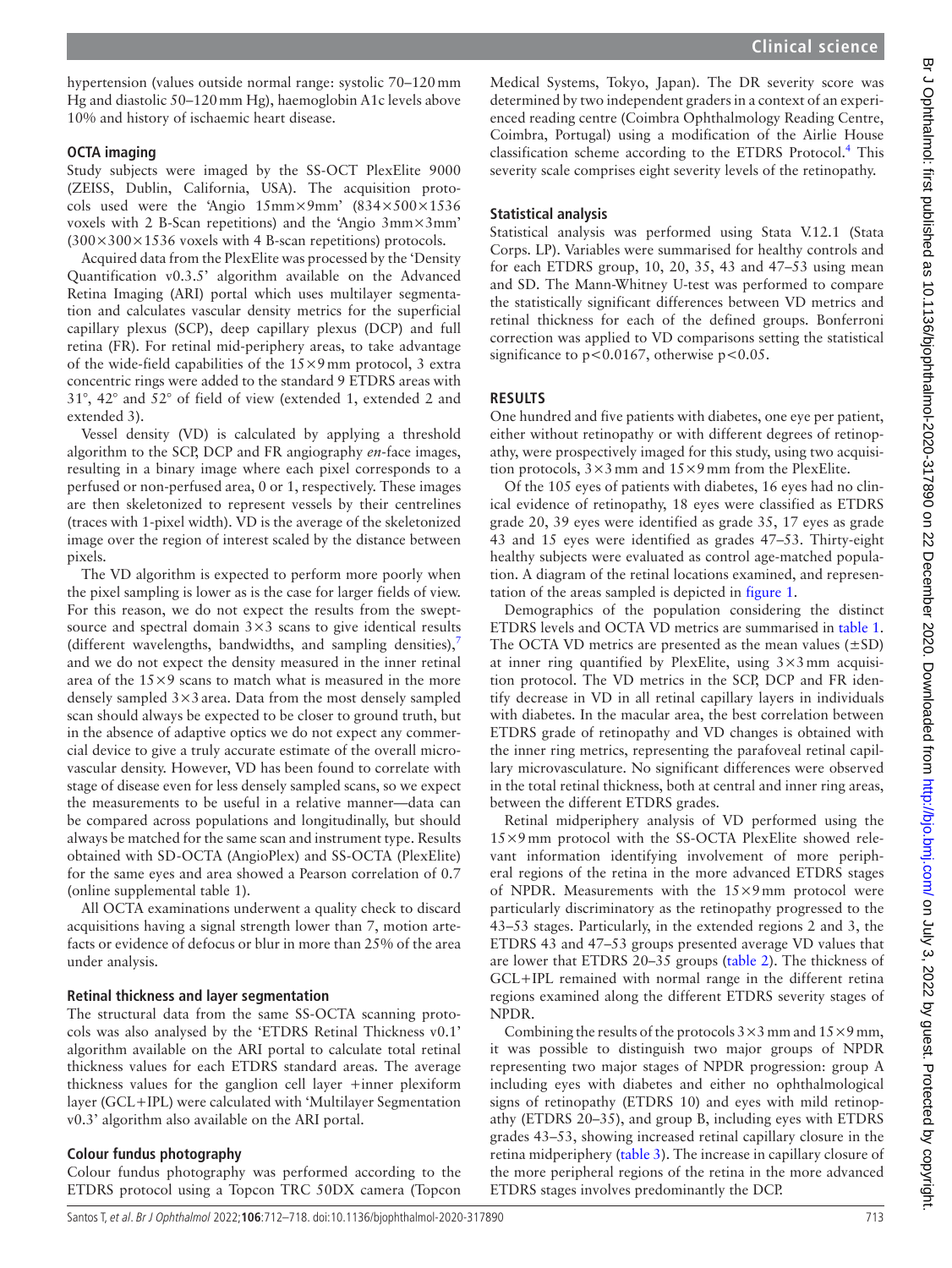

<span id="page-2-0"></span>**Figure 1** Representative diagram depicting retinal locations examined with optical coherence tomography angiography (OCTA; perifovea vs midperiphery) (A) and the sample areas acquired with PlexElite Angio 3×3mm and 15×9mm (B). SCP, superficial capillary plexus.

### **DISCUSSION**

In previous reports, we have demonstrated that SD-OCTA is able to identify and quantify retinal capillary closure in the initial stages of diabetic retinal disease.<sup>7 11 12</sup> These studies were focused on the initial stages of DR identifying changes in the parafoveal retinal circulation. Now, in this study, retinal capillary closure was analysed in diabetic eyes of different disease severity grades using also widefield (15×9mm) SS-OCTA images. Our results show that there is a statistically significant increase in the retinal capillary closure in more peripheral regions of the retina as DR severity increases, particularly in ETDRS grades 43–53, an observation that confirms the findings of a recent study using  $12 \times 12$  mm SS-OCTA images.<sup>[9](#page-6-7)</sup> Retinal capillary closure is measured with OCTA skeletonised VD and interpreted as representing individual capillaries that are either absent or have red cell blood flow below the threshold of detection.

Retinal capillary closure was found to be increased in the eyes of persons with T2D evaluated in this study, even in eyes with no retinal changes detected by ophthalmoscopy, that is, ETDRS grade 10, confirming previous reports.<sup>[13](#page-6-9)</sup> In eyes with DR, retinal capillary closure increases in parallel with retinopathy severity,<sup>[12](#page-6-10)</sup> and this progressive increase is better identified in the perifoveal region of the macula in the initial stages of the retinopathy. Involvement of the retinal midperiphery becomes dominant only in more advanced stages of the retinopathy, ETDRS grades 43–53. Fluorescein angiography was not performed in this study because it has been shown in previous work by our group than is clearly less effective in determining capillary closure that OCTA.[14](#page-6-11)

Relevant and valuable information about the presence of retinal capillary closure in NPDR is, therefore, obtained by collecting data with the SS-OCTA, which allows data sampling using both protocols,  $3 \times 3$  mm and  $15 \times 9$  mm, and thus obtaining information from the parafoveal region and retinal midperiphery.

Our study suggests that capillary closure occurs very early in diabetic retinal disease and is initiated in the macula. It is only later on, as the disease progresses with remodelling of the retinal circulation and an altered retinal blood flow distribution probably through preferential arteriovenous preferential channels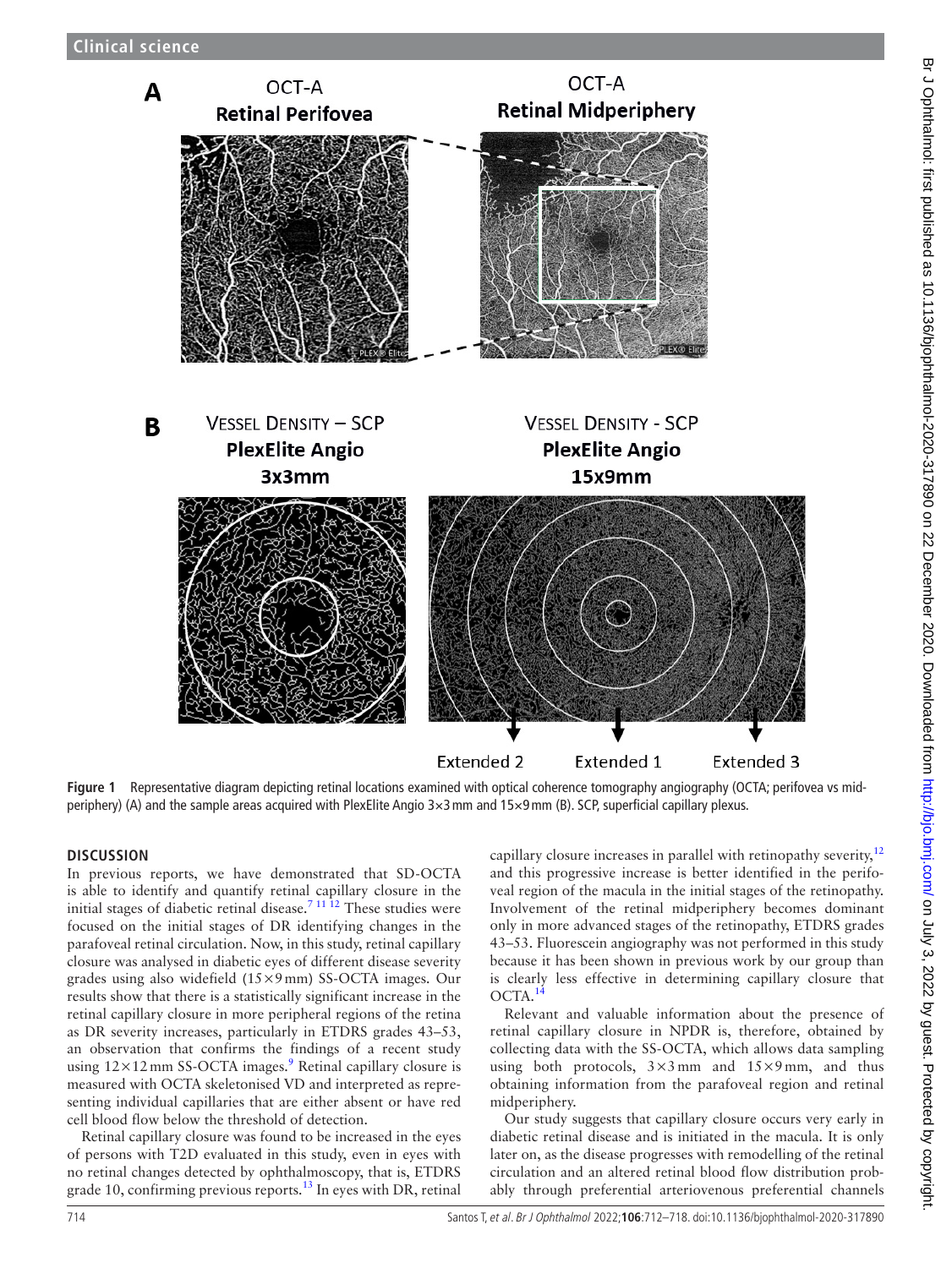<span id="page-3-0"></span>

|  |  | Table 1 Baseline demographic characteristics and Angio 3×3 mm vessel density metrics considering distinct DRSS stages of the disease |
|--|--|--------------------------------------------------------------------------------------------------------------------------------------|
|  |  |                                                                                                                                      |

| <b>Demographics</b>                              |                              | Healthy           | <b>ETDRS 10</b>               | <b>ETDRS 20</b>               | <b>ETDRS 35</b>               | <b>ETDRS 43</b>               | <b>ETDRS</b><br>$47 - 53$     |
|--------------------------------------------------|------------------------------|-------------------|-------------------------------|-------------------------------|-------------------------------|-------------------------------|-------------------------------|
| N                                                |                              | 38                | 16                            | 18                            | 39                            | 17                            | 15                            |
| Age (years)                                      |                              | $65.8 \pm 10.2$   | $68.8 + 4.8$                  | $64.8 \pm 7.0$                | $66.9 + 9.5$                  | $66.6 \pm 7.9$                | $65.4 \pm 7.5$                |
| Sex (Male/female)                                |                              | 20/18             | 9/7                           | 10/8                          | 28/11                         | 13/4                          | 10/5                          |
| Diabetes duration (years)                        |                              | $\qquad \qquad -$ | $18.5 \pm 11.3$               | $20.8 \pm 13.8$               | $21.6 \pm 10.7$               | $21.7 + 5.9$                  | $16.2 + 8.8$                  |
| HbA1c $(\%)$                                     |                              | $6.2 \pm 1.0$     | $7.1 \pm 1.1$                 | $7.4 \pm 1.3$                 | $77.6 \pm 0.8$                | $7.5 \pm 1.3$                 | $8.1 \pm 1.1$                 |
| <b>BCVA</b> (letters)                            |                              | $83.0 + 4.3$      | $83.4 + 4.4$                  | $84.3 \pm 6.3$                | $84.2 + 4.5$                  | $82.4 \pm 6.8$                | $80.1 \pm 8.0$                |
| <b>Vessel density</b><br>$SCPm$ mm <sup>-1</sup> | (Inner ring $(5.10)^\circ$ ) | $14.7 \pm 1.3$    | $12.6 \pm 2.5$<br>$p=0.009$   | $13.2 \pm 1.7$<br>$p=0.005$   | $12.1 \pm 2.0$<br>$p=0.000$   | $12.2 \pm 1.9$<br>$p=0.010$   | $12.0 \pm 1.3$<br>$p=0.001$   |
| <b>Vessel density</b><br>DCP, mm-1               | (Inner ring $(5.10)^\circ$ ) | $14.5 \pm 1.5$    | $11.9 \pm 2.8$<br>$p=0.003$   | $13.0 \pm 1.6$<br>$p=0.012$   | $12.9 \pm 2.3$<br>$p=0.014$   | $12.3 \pm 2.5$<br>$p=0.045$   | $11.6 \pm 1.2$<br>$p=0.001$   |
| <b>Vessel density</b><br>$FR, mm^{-1}$           | (Inner ring $(5.10)^\circ$ ) | $17.9 \pm 1.1$    | $15.7 \pm 2.8$<br>$p=0.009$   | $16.6 \pm 1.3$<br>$p=0.008$   | $16.0 \pm 2.0$<br>$p=0.000$   | $15.4 \pm 2.0$<br>$p=0.010$   | $15.2 \pm 1.4$<br>$p=0.000$   |
| <b>Thickness</b><br>retina, µm                   | (Central SF $(0.5)^\circ$ )  | $271.4 \pm 20.6$  | $276.3 + 29.6$<br>$p=0.675$   | $277.4 \pm 38.3$<br>$p=0.952$ | $282.2 \pm 29.0$<br>$p=0.201$ | $274.8 \pm 23.4$<br>$p=0.677$ | $305.0 + 49.6$<br>$p=0-132$   |
|                                                  | (Inner ring $(5.10)^\circ$ ) | 332.8±17.7        | $330.1 \pm 12.7$<br>$p=0.646$ | $331.7 \pm 14.5$<br>$p=0.971$ | $328.1 \pm 17.2$<br>$p=0.509$ | $333.4 \pm 17.8$<br>$p=0.850$ | $346.3 \pm 30.3$<br>$p=0.338$ |

Vessel density values, obtained using PlexElite 3 mm×3 mm, and retinal thickeness values were calculated using Zeiss MultiLayer segmentation algorithm. Comparisons between diabetic individuals and healthy controls were performed using Mann-Whitney U-test. Bonferroni correction was applied to vessel density comparisons setting the statistical significance to p<0.0167, otherwise p<0.05.

Data are presented as mean±SD.

Statistical significance highlighted in bold.

BCVA, best corrected visual acuity; DCP, deep capillary plexus; FR, full retina; HbA1c, glycated haemoglobin; SCP, superficial capillary plexus.

that capillary closure develops in more peripheral regions of the retina.<sup>[15](#page-6-12)</sup>

Our study shows that the use of SS-OCTA and a combined protocol,  $3 \times 3$  mm and  $15 \times 9$  mm allows discrimination between different ETDRS grades, identifying two main stages of NPDR, mild versus severe.

The ETDRS classification is based on the presence of different features, as microaneurysms, hard and soft exudates, venous loops, and so on, identified by fundus photography. These alterations are considered to be related to the presence of capillary closure and ischaemia[.16](#page-6-13) It is, therefore, reasonable to think that capillary closure, if reliably quantified and measured, may be an appropriate indicator of changes identified by fundus photography and become an alternative to the ETDRS classification.

Considering that only two-step changes in ETDRS severity grading have been shown to be clinically significant, we propose that ETDRS groups assembled using in group A, grades 10–35 and in group B, grades 43–53, corresponding to no and mild retinopathy in group A and moderate to severe in group B, is a promising approach and may represent objectively and more accurately the real progression of NPDR. The use of SS-OCTA, with combined protocols, capable of detecting early capillary closure in the perifoveal region and later capillary closure in the midperiphery, may offer, therefore, a simple to use alternative to the laborious and demanding ETDRS grading process which classifies a complex set of parameters. The results here reported give, indeed, a practical basis for the International Classification of Diabetic Retinopathy.[17](#page-6-14) Hence, we propose a numerical threshold to separate mild NPDR from moderate and severe NPDR. Skeletonised VD in the SCP (inner ring protocol,  $3\times3$  mm) lower than 13 (mean of healthy controls less 1 SD) and higher than 10 (mean of healthy controls less 1 SD) in the DCP midperiphery (protocol  $15\times9$ , extended area 3) identifies mild NPDR. On the other hand, skeletonised VD lower than 13 in the SCP (inner ring protocol,  $3 \times 3$  mm) and lower than 10 in the DCP midperiphery (protocol  $15\times9$ , extended area 3) identifies moderate and severe NPDR (respectively AUC: 0.83;

0.63; [online supplemental figure 1](https://dx.doi.org/10.1136/bjophthalmol-2020-317890)). This identification is particularly relevant for clinical practice as mild NPDR has a 5-year incidence of vision-threatening complications of approximately 10%[18](#page-6-15) much lower than the 5-year incidence of moderate and severe NPDR.<sup>[19](#page-6-16)</sup>

This study confirms that regional distribution of the DR lesions in the retina may reflect risk factors and may be important in defining the stage of DR.<sup>20 21</sup> Capillary closure in the midperiphery in a diabetic retina is indicative of an advanced stage of retinopathy, whereas capillary closure limited to the perifovea suggests a milder stage of the disease. Furthermore, regional distribution of DR lesions has led Hove *et al*[8](#page-6-6) to suggest that future improvements to existing grading systems should focus on the quantification of overall retinopathy lesions in the early stages and the regional distribution of retinopathy lesions in the more advanced stages retinopathy. Red blood cell flow in retina and brain capillaries has been shown to be redistributed between thoroughfare channels, capillaries with high resting velocity and exchange capillaries, capillaries characterised by low resting velocity.<sup>22</sup> Pre-existing preferential arteriovenous connections may act as shunts that bypass the occluded retinal microcirculation.<sup>23–25</sup> These concepts are in line with our findings, again emphasising the potential of OCTA nonperfusion metrics to identify DR progression.

The location of retinal capillary closure in the different retinal capillary layers in the initial stages of DR has been a matter of controversy.<sup>7 11</sup> Some authors have found evidence for initial retinal non-perfusion changes in the SCP, whereas others found that the DCP is the first retinal capillary plexus to show non-perfusion.<sup>[26](#page-6-20)</sup> The division and separation of the retinal capillary network in two, three or four layers have also been a matter of controversy.[27 28](#page-6-21) In this study, retinal capillary closure predominates initially in the SCP with progressive later involvement of the DCP. The involvement of the DCP becomes predominant as the DR progresses in severity. This finding may have important implications to our understanding of the pathophysiology of DR. It must be taken into account, however, that the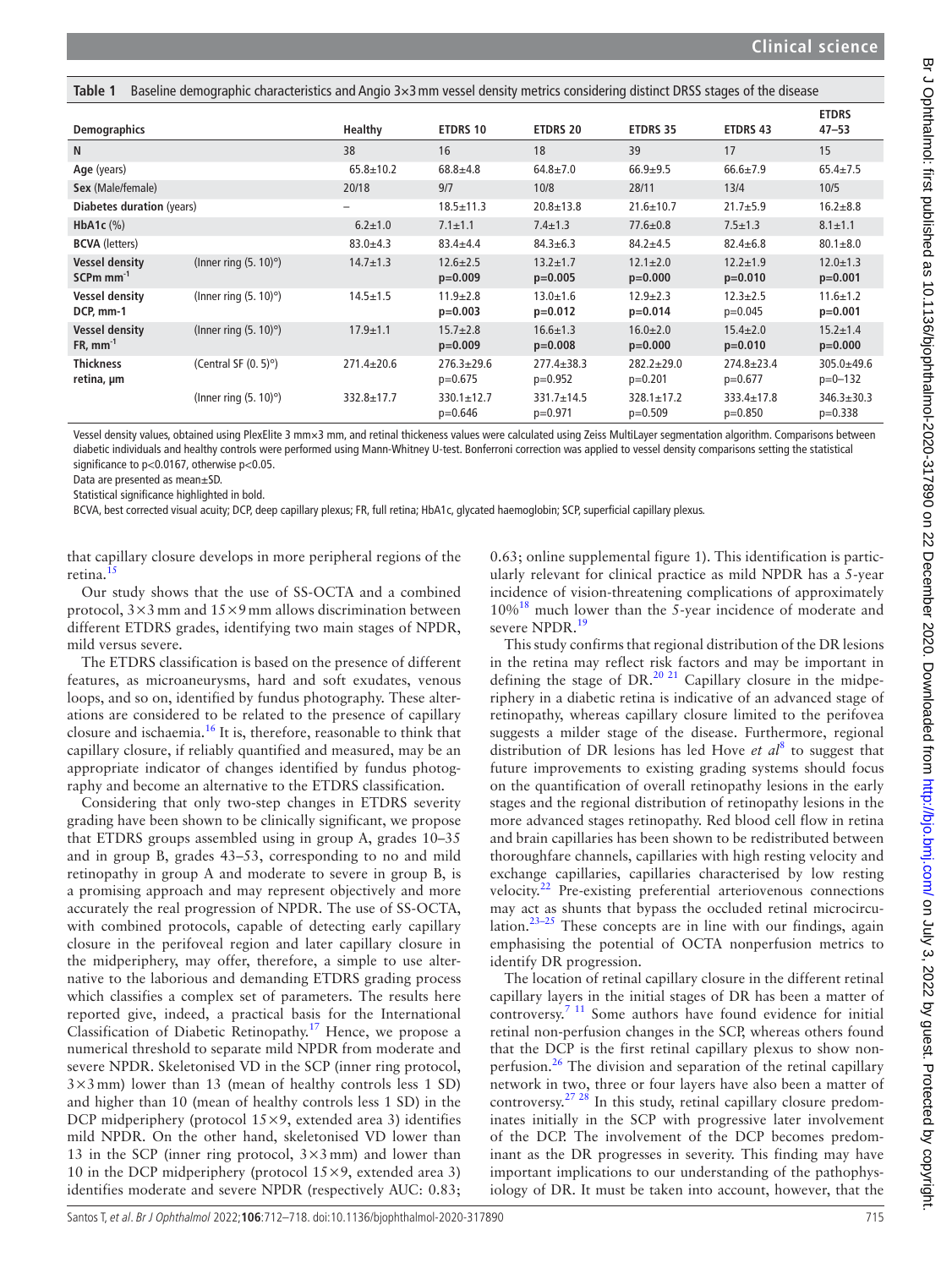<span id="page-4-0"></span>

| Table 2                       |                      | Comparison between ETDRS levels using PlexElite 15x9 mm protocol                                                                                                                                                                   |         |   |                  |             |                 |           |       |                  |   |           |                                                                                                    |         |   |                  |       |               |   |                              |       |      |                 |                  |       |
|-------------------------------|----------------------|------------------------------------------------------------------------------------------------------------------------------------------------------------------------------------------------------------------------------------|---------|---|------------------|-------------|-----------------|-----------|-------|------------------|---|-----------|----------------------------------------------------------------------------------------------------|---------|---|------------------|-------|---------------|---|------------------------------|-------|------|-----------------|------------------|-------|
| Metric                        | Acq. protocol        | Area                                                                                                                                                                                                                               | Healthy |   |                  | ETDRS10     |                 |           |       | ETDRS20          |   |           |                                                                                                    | ETDRS35 |   |                  |       | ETDRS43       |   |                              |       |      | ETDRS47-53      |                  |       |
| Vessel density                | PlexElite            | Inner ring (5.10)°                                                                                                                                                                                                                 | 26.2    | H | 5.9              | 23.2        | $^{\mathrm{+}}$ | 73        | 0.150 | 21.3             |   | 8.6       | 0.053                                                                                              | 22.1    | H | 4.8              | 0.000 | 18.2          | H | 10.0                         | 0.003 | 22.9 | H               | 5.1              | 0.023 |
| $SCP, m m^{-1}$               | 15 mm $\times$ 9 mm  | Outer ring (10.21)°                                                                                                                                                                                                                | 29.1    |   | 4.5              | 26.1        | ٠               | 6.2       | 0.030 | 25.3             |   | Ľ3        |                                                                                                    | 26.3    |   | 5.5              | 0.000 | 22.4          |   | $\overset{_{\cdot}}{\infty}$ | 0.001 |      |                 |                  | 0.063 |
|                               |                      | Extended 1 (21.31)°                                                                                                                                                                                                                | 28.2    | ٠ | $\overline{3}$ . | 25.5        | H               | 5.8       | 0.051 | 26.1             | H | 5.5       | 0.333                                                                                              | 26.9    | H | 2.9              | 0.016 | <br>23        | H | 5.9                          | 0.004 | 26.9 | H               |                  | 0.108 |
|                               |                      | Extended 2 (31.42)°                                                                                                                                                                                                                | 23.2    |   | 2.4              | 20.7        | H               | 5.6       | 150   |                  |   | 4.6       | 0.200                                                                                              | 21.8    |   | 3.3              | 0.063 | 9.6           |   | 5.0                          | 0.005 |      |                 |                  | 0.014 |
|                               |                      | Extended 3 (42.52)°                                                                                                                                                                                                                | 16.7    |   | 3.7              | 16.2        | H               | 6.4       | 0.922 | $\overline{61}$  |   | 3         | 0.857                                                                                              | 16.9    |   | 4.0              | 0.919 | $\frac{1}{2}$ |   | ی                            | 0.134 | 51   |                 | $\frac{1}{2}$    | 0.114 |
| Vessel density                | PlexElite            | Inner ring (5.10)°                                                                                                                                                                                                                 | 23.8    |   | 7.5              | 9.9         |                 | 8.2       | 0.097 | 17.9             |   | 3         | 0.053                                                                                              | 20.5    |   | 6.0              | 0.013 | َی            |   | 0.4                          | 0.016 | 9.5  |                 |                  | 0.014 |
| $DCP$ , mm $^{-1}$            | 15 mm $\times$ 9 mm  | Outer ring (10. 21)°                                                                                                                                                                                                               | 24.9    |   | 7.2              | 20.8        | ٠               | 9.3       | 118   | 9.4              |   | 0.6       | 0.079                                                                                              | 20.8    |   | Lņ               | 0.011 | :<br>آی       |   | $\overline{5}$               | 0.007 | 9.4  |                 | 5.4              | 0.005 |
|                               |                      | Extended 1 (21.31)°                                                                                                                                                                                                                | 22.4    |   | 6.7              | 18.6        | ٠               | 9.3       | 0.164 | $\overline{8}$ . |   | 9.7       | 0.224                                                                                              | 18.5    |   | $\ddot{6}$       | 0.017 | 14.4          |   | 8.5                          | 0.003 | 5.8  |                 | 5.0              | 0.001 |
|                               |                      | Extended 2 (31.42)°                                                                                                                                                                                                                | 20.6    |   | 6.0              | 17.5        | ٠               | 9.0       | 0.354 | 17.0             |   | 9.3       | 0.242                                                                                              | Ξ       |   | 3                | 0.060 | 13.4          |   |                              | 0.007 | 3.6  |                 | $\frac{9}{4}$    | 0.000 |
|                               |                      | Extended 3 (42.52)°                                                                                                                                                                                                                | 17.3    |   | 7.0              | <b>15.5</b> |                 | 9.3       | 0.643 | 15.0             |   | 9.3       | 0.444                                                                                              | 14.9    |   | 6.7              | 0.269 | 11.2          |   | 73                           | 0.014 | 10.0 |                 | 4.0              | 0.001 |
| Vessel density                | PlexElite            | Inner ring (5.10)°                                                                                                                                                                                                                 | 30.8    |   | 6.4              | 27.3        | ٠               | $\approx$ | 0.067 | 25.2             |   | $\approx$ | 0.019                                                                                              | 27.7    |   |                  | 0.000 | 22.4          |   | Ξ                            | 0.003 | 28.0 |                 |                  | 0.013 |
| $FR, mm^{-1}$                 | 15 mm $\times$ 9 mm  | Outer ring (10. 21)°                                                                                                                                                                                                               | 32.3    |   | 4.7              | 29.1        | H               | 73        | 0.019 | 28.0             |   | ್ದ        | 0.038                                                                                              | 30.1    |   | 3.9              | 0.000 | 25.0          |   | 9.7                          | 0.001 | 30.3 |                 |                  | 0.027 |
|                               |                      | Extended 1 (21.31)°                                                                                                                                                                                                                | 31.0    |   | 3.5              | 27.6        |                 | 55        | 0.020 | 28.2             |   | C.3       | 0.200                                                                                              | 29.5    |   | 3.4              | 0.014 | 25.2          |   | 7.9                          | 0.001 | 28.7 |                 |                  | 0.006 |
|                               |                      | Extended 2 (31.42)°                                                                                                                                                                                                                | 27.2    |   | 3.3              | 24.1        | H               | 6.9       | 0.150 | 24.2             |   | 5.9       | 0.105                                                                                              | 25.5    |   |                  | 0.082 | 22.2          |   | 6.4                          | 0.003 | 23.5 |                 | $\overline{3.4}$ | 0.001 |
|                               |                      | Extended 3 (42.52)°                                                                                                                                                                                                                | 20.9    |   | 4.8              | 20.2        |                 | 97        | 0.884 | 18.9             |   | $\approx$ | 0.653                                                                                              | 20.6    |   | w.               | 0.909 | 16.6          |   | 7.3                          | 0.064 | 7.5  |                 | 3.6              | 0.020 |
| Thickness                     | PlexElite            | Inner ring (5.10)°                                                                                                                                                                                                                 | 91.5    |   | 7.2              | 88.6        | ٠               | 0.5       | 0.407 | 90.6             |   | 5         | 0.875                                                                                              | 87.7    |   | w                | 0.151 | 87.0          |   | 3.2                          | 0.399 | 85.9 |                 |                  | 0.059 |
| GCL+IPL, µm                   | $15$ mm $\times$ 9mm | Outer ring (10. 21)°                                                                                                                                                                                                               | 62.0    |   | 4.3              | 60.5        |                 | 5.8       | 0.435 | 64.2             |   | 5.9       | 0.301                                                                                              | 62.7    | H | ڢ                | 0.703 | 61.7          |   |                              | 0.981 | 61.6 | $^{\mathrm{+}}$ | 6.9              | 0.980 |
|                               |                      | Extended 1 (21.31)°                                                                                                                                                                                                                | 43.7    |   | 3.8              | 44.0        | ٠               | 3.6       | 0.678 | 45.1             |   |           | 0.322                                                                                              | 45.0    |   | 33               | 0.147 | 45.0          | ٠ | 5ء<br>0                      | 0.779 | 45.5 |                 | 4.9              | 0.177 |
|                               |                      | Extended 2 (31.42)°                                                                                                                                                                                                                | 41.0    |   | 4.1              | 43.8        | H               | 5.9       | 0.150 | 42.5             |   |           | 0.163                                                                                              | 44.3    |   | 4.4              | 0.003 | 43.8          |   | $\dot{\infty}$               | 0.223 | 41.5 |                 |                  | 0.799 |
|                               |                      | Extended 3 (42.52)°                                                                                                                                                                                                                | 35.3    | H | $\overline{3.1}$ | 35.4        | H               | 5.1       | 0.542 | 37.4             | H | 2         | 0.192                                                                                              | 37.1    | H | $\overline{3}$ . | 0.058 | ജ്            | H | .<br>ف                       | 0.870 | 37.6 | H               | $\overline{51}$  | 0.161 |
| Data is presented as mean±SD. |                      |                                                                                                                                                                                                                                    |         |   |                  |             |                 |           |       |                  |   |           |                                                                                                    |         |   |                  |       |               |   |                              |       |      |                 |                  |       |
|                               |                      | Vesel density and GCL+IPL thickness values were calculated using Zeiss PlexElite MultiLayer segmentation algorithm. Comparisons between diabetic individuals and healthy controls were performed using Mann-Whitney U-test. Bo     |         |   |                  |             |                 |           |       |                  |   |           |                                                                                                    |         |   |                  |       |               |   |                              |       |      |                 |                  |       |
|                               |                      | DCP, deep capillary plexus; FR, full retina; GCL+IPL, ganglion cell layer and inner plexiform layer; SCP, superficial capillary plexus.<br>correction was applied to vessel density comparisons setting the statistical significan |         |   |                  |             |                 |           |       |                  |   |           | nce to p<0.0167, otherwise p<0.05. Statistical significance highlighted in bold and in grey cells. |         |   |                  |       |               |   |                              |       |      |                 |                  |       |

# Br J Ophthalmol: first published as 10.1136/bjophthalmol-2020-317890 on 22 December 2020. Downloaded from http://bjo.bmj.com/ on July 3, 2022 by guest. Protected by copyright. Br Johnalmol: first published as 10.1136/bjohthalmol-2020-317890 on 22 December 2020. Downloaded from <http://bjo.bmj.com/> on July 3, 2022 by guest. Protected by copyright.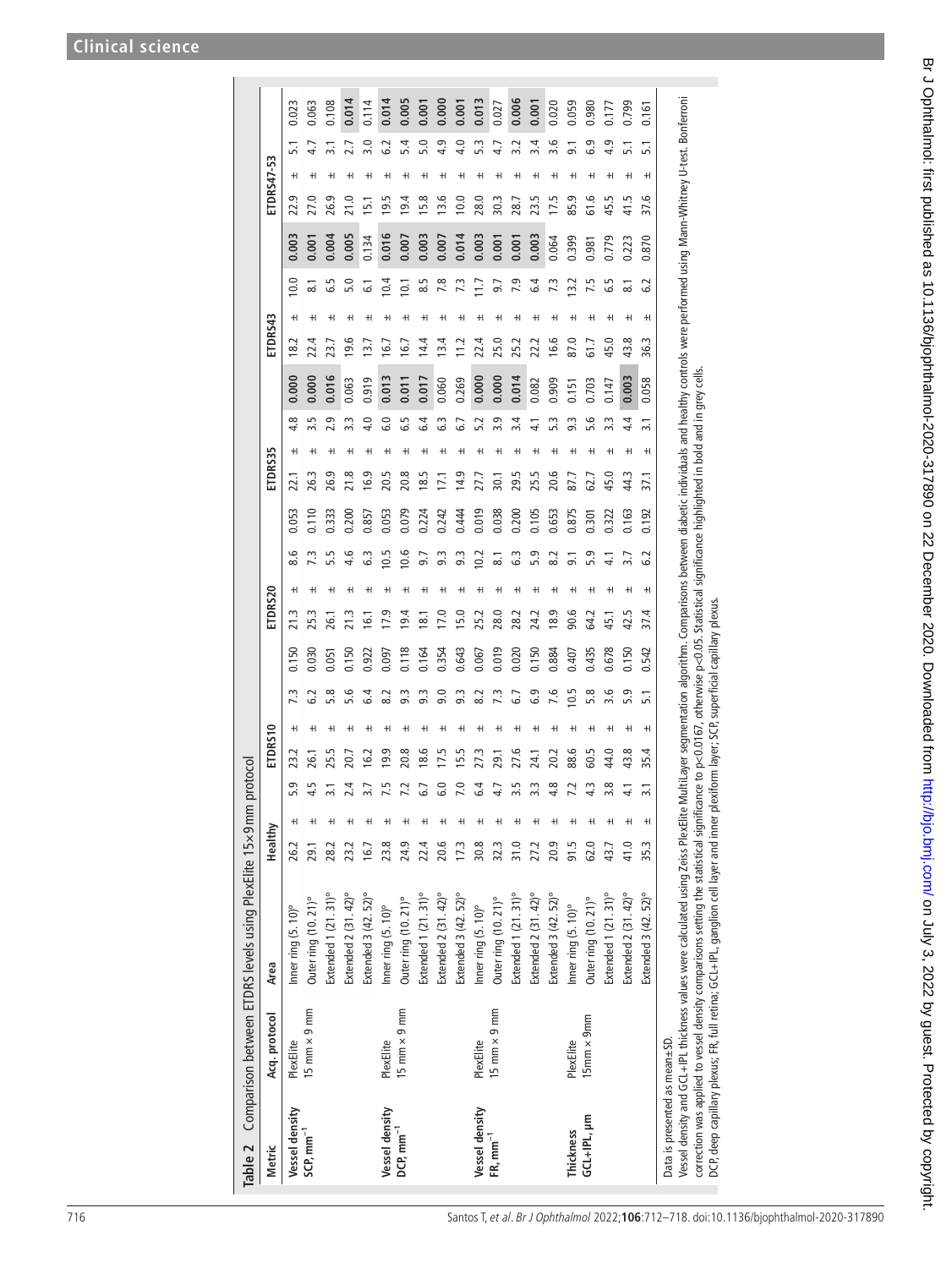| <b>LANIC J</b>        | Companion between LTDNJ groups assembled by severity lever |                              |                |                                        |                   |                                           |                   |
|-----------------------|------------------------------------------------------------|------------------------------|----------------|----------------------------------------|-------------------|-------------------------------------------|-------------------|
| Metric                | Acq. protocol                                              | Area                         | Healthy        | <b>Healthy vs</b><br><b>ETDRS10-35</b> | <b>ETDRS10-35</b> | <b>ETDRS10-35 vs</b><br><b>ETDRS43-53</b> | <b>ETDRS43-53</b> |
| <b>Vessel density</b> | PlexElite 3 mm $\times$ 3 mm                               | Inner ring $(5, 10)^\circ$   | $14.7 \pm 1.3$ | 0.000                                  | $12.6 \pm 1.9$    | 0.017                                     | $11.9 \pm 1.5$    |
| SCP, $mm^{-1}$        | PlexElite 15 mm $\times$ 9 mm                              | Extended 1 $(21, 31)°$       | $28.2 \pm 3.1$ | 0.018                                  | $26.4 \pm 4.3$    | 0.304                                     | $24.9 \pm 5.5$    |
|                       |                                                            | Extended 2 $(31, 42)^\circ$  | $23.2 \pm 2.4$ | 0.047                                  | $21.5 + 4.2$      | 0.137                                     | $20.2 + 4.3$      |
|                       |                                                            | Extended 3 $(42, 52)$ °      | $16.7 + 3.7$   | 0.976                                  | $16.5 \pm 5.2$    | 0.059                                     | $14.3 \pm 5.1$    |
| <b>Vessel density</b> | PlexElite 3 mm $\times$ 3 mm                               | Inner ring $(5, 10)^\circ$   | $14.5 \pm 1.5$ | 0.000                                  | $12.7 \pm 2.2$    | 0.003                                     | $11.6 \pm 1.6$    |
| DCP, $mm^{-1}$        | PlexElite 15 mm $\times$ 9 mm                              | Extended 1 $(21, 31)°$       | $22.4 \pm 6.7$ | 0.023                                  | $18.4 \pm 7.9$    | 0.046                                     | $15.1 \pm 7.4$    |
|                       |                                                            | Extended 2 $(31, 42)^\circ$  | $20.6 + 6.0$   | 0.071                                  | $17.2 \pm 7.6$    | 0.032                                     | $13.6 \pm 6.8$    |
|                       |                                                            | Extended 3 $(42, 52)$ °      | $17.3 \pm 7.0$ | 0.288                                  | $15.1 \pm 7.9$    | 0.015                                     | $10.9 + 6.2$      |
| <b>Vessel density</b> | PlexElite 3 mm $\times$ 3 mm                               | Inner ring(5, 10) $^{\circ}$ | $17.9 \pm 1.1$ | 0.000                                  | $16.1 \pm 2.0$    | 0.002                                     | $15.2 \pm 1.4$    |
| $FR, mm^{-1}$         | PlexElite 15 mm $\times$ 9 mm                              | Extended 1 $(21, 31)^\circ$  | $31.0 \pm 3.5$ | 0.009                                  | $28.8 + 5.0$      | 0.062                                     | $26.5 \pm 6.6$    |
|                       |                                                            | Extended 2 $(31, 42)^\circ$  | $27.2 \pm 3.3$ | 0.042                                  | $24.8 + 5.3$      | 0.030                                     | $22.7 + 5.4$      |
|                       |                                                            | Extended 3 $(42, 52)$ °      | $20.9 + 4.8$   | 0.861                                  | $20.1 + 6.6$      | 0.016                                     | $17.0 \pm 6.1$    |
| <b>Thickness</b>      | PlexElite 3 mm $\times$ 3 mm                               | Inner ring $(5, 10)^\circ$   | $93.7 + 8.2$   | 0.324                                  | $88.2 \pm 11.6$   | 0.747                                     | $84.0 \pm 21.4$   |
| $GCL+IPL$ , $µm$      | PlexElite 15 mm $\times$ 9 mm                              | Extended 1 $(21, 31)^\circ$  | $43.7 \pm 3.8$ | 0.184                                  | $44.8 \pm 3.6$    | 0.897                                     | $45.3 \pm 5.9$    |
|                       |                                                            | Extended 2 $(31, 42)°$       | $41.0 + 4.1$   | 0.007                                  | $43.7 + 4.6$      | 0.188                                     | $43.1 \pm 7.1$    |
|                       |                                                            | Extended 3 $(42, 52)^\circ$  | $35.3 \pm 3.1$ | 0.167                                  | $36.8 + 4.5$      | 0.787                                     | $37.0 + 5.9$      |

Data are presented as mean±SD.

Vessel density and GCL+IPL thickness values were calculated using Zeiss PlexElite MultiLayer segmentation algorithm. Comparisons between individuals with diabetes and healthy controls were performed using Mann-Whitney U-test. Bonferroni correction was applied to vessel density comparisons setting the statistical significance to p<0.0167, otherwise p<0.05. Statistical significance highlighted in bold and in grey cells.

DCP, deep capillary plexus; FR, full retina; GCL+IPL, ganglion cell layer and inner plexiform layer; SCP, superficial capillary plexus.

actual segmentation of the retina in different OCTA equipment is different which may explain the different findings of different research groups. It may be that for clinical purposes, the best option is to quantify in a way that is independent of the segmentation, that is, using the full retina instead of some definition of the superficial or deeper layers.

<span id="page-5-0"></span>**Table 3** Comparison between ETDRS groups assembled by severity level

The GCL+IPL shows similar degrees of thinning that is, neurodegeneration, in eyes with different degrees of nonperfusion. It is of particular interest to register that the increase in nonperfusion present in the more peripheral regions of the retina, in more severe stages of the retinopathy occurs without increased thinning of the GCL+IPL demonstrating that the nonperfusion is associated with an ischaemic situation and is not the end result of retinal tissue atrophy.

Our study has several limitations. The sample size is relatively small with relatively few patients having severe NPDR, in contrast with a previous report using widefield images with SS-OCTA.<sup>9</sup> Also, the  $15 \times 9$  mm field of view, while widefield in the context of previously reported OCTA imaging is still a relatively small field compared with widefield fluorescein angiography imaging, and more information may therefore be obtained when more peripheral retina images are collected.

However, our study has also important advantages over previous reports. The distribution of eyes is balanced across the different ETDRS grades. The eyes examined are naïve eyes that had not been previously submitted to any local treatment such as laser or steroid or anti-vascular endotelhial growth factor intravitreal injection. We also examined the different retinal capillary plexus, superficial and deep, as well as the full retina, to account for projection artefacts.

In conclusion, we have performed a study combining regional examination of the retinal circulation, including the macula region and the retinal midperiphery, in patients with T2D in eyes with no retinopathy and different ETDRS grades of NPDR. The study shows that retinal capillary closure is an early finding in the macular area of the diabetic retina and that this alteration increases as the retinopathy progresses in severity involving later

more peripheral regions of the retina. Furthermore, SS-OCTA metrics of retinal capillary closure, allowing measurements to be performed in the macula and in more peripheral regions of the retina, may offer an objective and easier to perform alternative to ETDRS severity grading.

**Correction notice** This article has been corrected since it first published. The provenance and peer review statement has been included.

**Contributors** TS, ARS, IPM, LGM and MHM collected and analysed data, reviewed and edited the manuscript. LHW, and SK and LdS analysed data and contributed to writing and editing the manuscript. MD reviewed and edited the manuscript. JGC-V analysed data and wrote the manuscript. JGC-V is the guarantor of this work and, as such, had full access to all the data in the study and takes responsibility for the integrity of the data and the accuracy of the data analysis.

**Funding** This work was supported by AIBILI and by COMPETE Portugal2020 and by Fundo de Inovação, Tecnologia e Economia Circular (FITEC) – Programa Interface (FITEC/CIT/2018/2).

**Competing interests** TS, ARS, IPM, LGM and MHM do not have financial disclosures. LHW, SK, LdS and MD: Carl Zeiss Meditec (E). JGC-V reports grants from Carl Zeiss Meditec and is consultant for Alimera Sciences, Allergan, Bayer, Gene Signal, Novartis, Pfizer, Precision Ocular, Roche, Sanofi-Aventis, Vifor Pharma, and Carl Zeiss Meditec.

### **Patient consent for publication** Not required.

**Ethics approval** The tenets of the Declaration of Helsinki were followed, approval was obtained from the Institutional Ethical Review Board, and written informed consent to participate in the study was obtained from all individuals after the procedures were explained.

**Provenance and peer review** Not commissioned; externally peer reviewed.

**Data availability statement** Data are available upon reasonable request. The dataset used for this publication was gathered from 105 diabetic patients and 38 healthy control volunteers. The dataset is composed of demographic data (gender, age) and clinical data (diabetes duration, glycated haemoglobin, best corrected visual acuity, layer retinal thickness and vessel density). Data are available upon reasonable request to José Cunha-Vaz, cunha-vaz@aibili.pt, [https://orcid.org/0000-](https://orcid.org/0000-0002-0947-9850) [0002-0947-9850](https://orcid.org/0000-0002-0947-9850)

**Supplemental material** This content has been supplied by the author(s). It has not been vetted by BMJ Publishing Group Limited (BMJ) and may not have been peer-reviewed. Any opinions or recommendations discussed are solely those of the author(s) and are not endorsed by BMJ. BMJ disclaims all liability and responsibility arising from any reliance placed on the content. Where the content